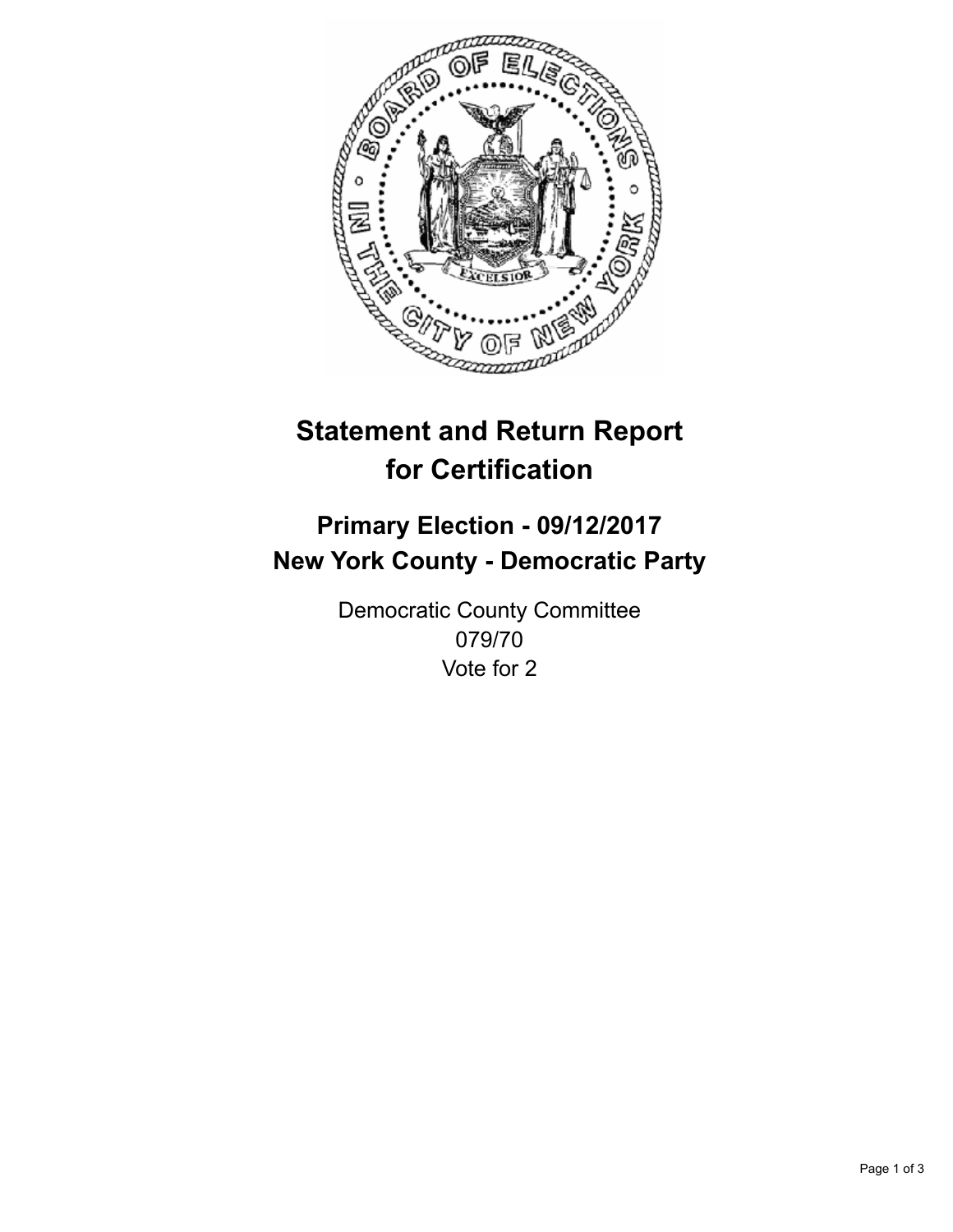

## **Assembly District 70**

| <b>PUBLIC COUNTER</b>                                    | 54 |
|----------------------------------------------------------|----|
| <b>MANUALLY COUNTED EMERGENCY</b>                        | 0  |
| ABSENTEE / MILITARY                                      | 0  |
| <b>AFFIDAVIT</b>                                         |    |
| <b>Total Ballots</b>                                     | 55 |
| Less - Inapplicable Federal/Special Presidential Ballots | 0  |
| <b>Total Applicable Ballots</b>                          | 55 |
| <b>PHYLLIS ADAMS</b>                                     | 17 |
| <b>VIVIAN FRANCES</b>                                    | 14 |
| <b>ROXIENE BROWN</b>                                     | 17 |
| RAFAEL CALVO                                             | 21 |
| <b>Total Votes</b>                                       | 69 |
| Unrecorded                                               | 41 |